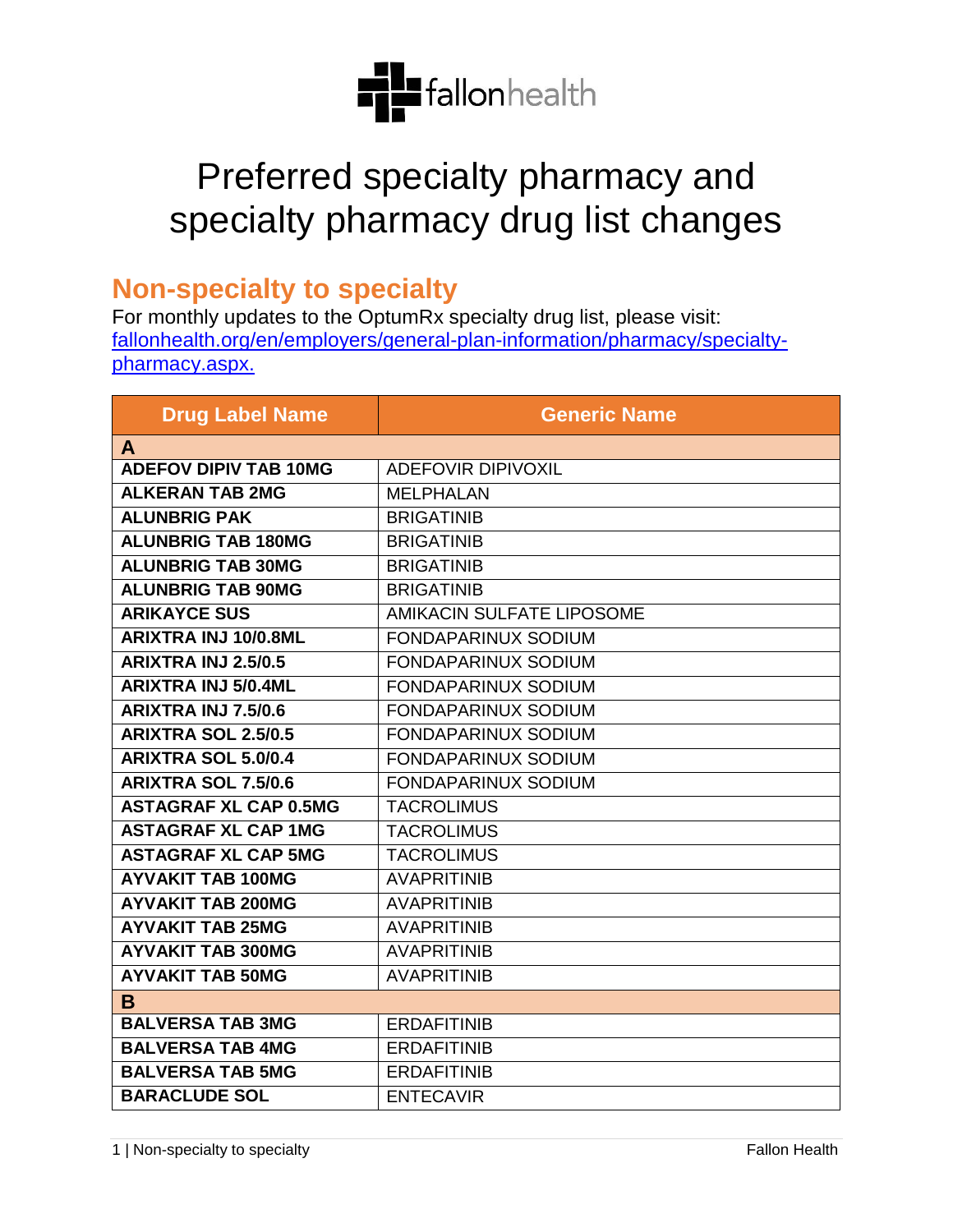| <b>Drug Label Name</b>                     | <b>Generic Name</b>                       |
|--------------------------------------------|-------------------------------------------|
| <b>BARACLUDE TAB 0.5MG</b>                 | <b>ENTECAVIR</b>                          |
| <b>BARACLUDE TAB 1MG</b>                   | <b>ENTECAVIR</b>                          |
| <b>BRUKINSA CAP 80MG</b>                   | <b>ZANUBRUTINIB</b>                       |
| <b>BYLVAY CAP 1200MCG</b>                  | <b>ODEVIXIBAT</b>                         |
| <b>BYLVAY CAP 200MCG</b>                   | <b>ODEVIXIBAT</b>                         |
| <b>BYLVAY CAP 400MCG</b>                   | <b>ODEVIXIBAT</b>                         |
| <b>BYLVAY CAP 600MCG</b>                   | <b>ODEVIXIBAT</b>                         |
| $\mathbf{C}$                               |                                           |
| <b>CABLIVI KIT 11MG</b>                    | CAPLACIZUMAB-YHDP                         |
| <b>CALQUENCE CAP 100MG</b>                 | <b>ACALABRUTINIB</b>                      |
| <b>CAPRELSA TAB 100MG</b>                  | <b>VANDETANIB</b>                         |
| <b>CAPRELSA TAB 300MG</b>                  | <b>VANDETANIB</b>                         |
| <b>CARBAGLU TAB 200MG</b>                  | <b>CARGLUMIC ACID</b>                     |
| <b>CEENU CAP 100MG</b>                     | <b>LOMUSTINE</b>                          |
| <b>CEENU CAP 10MG</b>                      | <b>LOMUSTINE</b>                          |
| <b>CEENU CAP 40MG</b>                      | <b>LOMUSTINE</b>                          |
| <b>CELLCEPT CAP 250MG</b>                  | MYCOPHENOLATE MOFETIL                     |
| <b>CELLCEPT SUS 200MG/ML</b>               | <b>MYCOPHENOLATE MOFETIL</b>              |
| <b>CELLCEPT TAB 500MG</b>                  | MYCOPHENOLATE MOFETIL                     |
| <b>CHENIX TAB 250MG</b>                    | <b>CHENODIOL</b>                          |
| <b>CHENODAL TAB 250MG</b>                  | <b>CHENODIOL</b>                          |
| <b>CHOLBAM CAP 250MG</b>                   | <b>CHOLIC ACID</b>                        |
| <b>CHOLBAM CAP 50MG</b>                    | <b>CHOLIC ACID</b>                        |
| <b>COPIKTRA CAP 15MG</b>                   | <b>DUVELISIB</b>                          |
| <b>COPIKTRA CAP 25MG</b>                   | <b>DUVELISIB</b>                          |
| <b>CYCLOSPORINE CAP 100MG</b>              | <b>CYCLOSPORINE</b>                       |
| <b>CYCLOSPORINE CAP 100MG</b><br>MD.       | CYCLOSPORINE MODIFIED (FOR MICROEMULSION) |
| <b>CYCLOSPORINE CAP 25MG</b>               | <b>CYCLOSPORINE</b>                       |
| <b>CYCLOSPORINE CAP 25MG</b><br><b>MOD</b> | CYCLOSPORINE MODIFIED (FOR MICROEMULSION) |
| <b>CYCLOSPORINE CAP 50MG</b><br><b>MOD</b> | CYCLOSPORINE MODIFIED (FOR MICROEMULSION) |
| <b>CYCLOSPORINE SOL</b><br><b>100MG/ML</b> | <b>CYCLOSPORINE</b>                       |
| <b>CYCLOSPORINE SOL</b><br><b>MODIFIED</b> | CYCLOSPORINE MODIFIED (FOR MICROEMULSION) |
| <b>CYSTADANE POW</b>                       | <b>BETAINE</b>                            |
| <b>CYSTARAN SOL 0.44%</b>                  | <b>CYSTEAMINE HCL</b>                     |
| D                                          |                                           |
| <b>DARANIDE TAB 50MG</b>                   | <b>DICHLORPHENAMIDE</b>                   |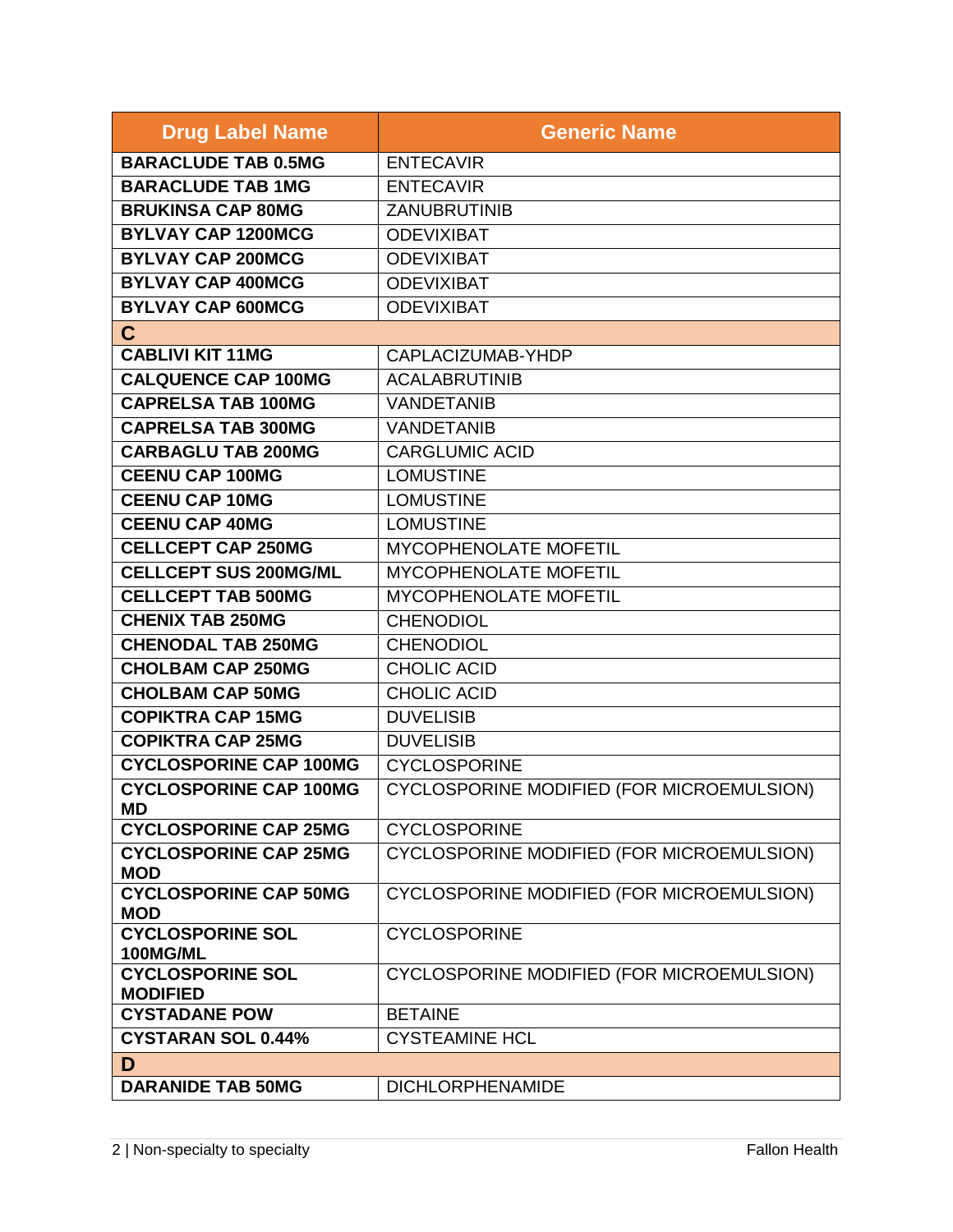| <b>Drug Label Name</b>          | <b>Generic Name</b>               |
|---------------------------------|-----------------------------------|
| <b>DARAPRIM TAB 25MG</b>        | PYRIMETHAMINE                     |
| <b>DEXTENZA MIS 0.4MG</b>       | DEXAMETHASONE (OPHTH)             |
| <b>DIACOMIT CAP 250MG</b>       | <b>STIRIPENTOL</b>                |
| <b>DIACOMIT CAP 500MG</b>       | <b>STIRIPENTOL</b>                |
| <b>DIACOMIT PAK 250MG</b>       | <b>STIRIPENTOL</b>                |
| <b>DIACOMIT PAK 500MG</b>       | <b>STIRIPENTOL</b>                |
| E                               |                                   |
| <b>EMFLAZA SUS 22.75/ML</b>     | <b>DEFLAZACORT</b>                |
| <b>EMFLAZA TAB 18MG</b>         | <b>DEFLAZACORT</b>                |
| <b>EMFLAZA TAB 30MG</b>         | <b>DEFLAZACORT</b>                |
| <b>EMFLAZA TAB 36MG</b>         | <b>DEFLAZACORT</b>                |
| <b>EMFLAZA TAB 6MG</b>          | <b>DEFLAZACORT</b>                |
| <b>EMPAVELI INJ 1080MG</b>      | PEGCETACOPLAN                     |
| <b>ENOXAPARIN INJ 100MG/ML</b>  | <b>ENOXAPARIN SODIUM</b>          |
| <b>ENOXAPARIN INJ 120/0.8</b>   | <b>ENOXAPARIN SODIUM</b>          |
| <b>ENOXAPARIN INJ 150MG/ML</b>  | <b>ENOXAPARIN SODIUM</b>          |
| <b>ENOXAPARIN INJ 30/0.3ML</b>  | <b>ENOXAPARIN SODIUM</b>          |
| <b>ENOXAPARIN INJ 300/3ML</b>   | <b>ENOXAPARIN SODIUM</b>          |
| <b>ENOXAPARIN INJ 40/0.4ML</b>  | <b>ENOXAPARIN SODIUM</b>          |
| <b>ENOXAPARIN INJ 60/0.6ML</b>  | <b>ENOXAPARIN SODIUM</b>          |
| <b>ENOXAPARIN INJ 80/0.8ML</b>  | <b>ENOXAPARIN SODIUM</b>          |
| <b>ENTECAVIR TAB 0.5MG</b>      | <b>ENTECAVIR</b>                  |
| <b>ENTECAVIR TAB 1MG</b>        | <b>ENTECAVIR</b>                  |
| <b>ENVARSUS XR TAB 0.75MG</b>   | <b>TACROLIMUS</b>                 |
| <b>ENVARSUS XR TAB 1MG</b>      | <b>TACROLIMUS</b>                 |
| <b>ENVARSUS XR TAB 4MG</b>      | <b>TACROLIMUS</b>                 |
| <b>EPIVIR HBV SOL 5MG/ML</b>    | LAMIVUDINE (HBV)                  |
| <b>EPIVIR HBV TAB 100MG</b>     | LAMIVUDINE (HBV)                  |
| <b>ETOPOSIDE CAP 50MG</b>       | <b>ETOPOSIDE</b>                  |
| <b>EVEROLIMUS TAB 0.25MG</b>    | EVEROLIMUS (IMMUNOSUPPRESSANT)    |
| <b>EVEROLIMUS TAB 0.5 MG</b>    | EVEROLIMUS (IMMUNOSUPPRESSANT)    |
| <b>EVEROLIMUS TAB 0.75MG</b>    | EVEROLIMUS (IMMUNOSUPPRESSANT)    |
| F.                              |                                   |
| <b>FINTEPLA SOL 2.2MG/ML</b>    | FENFLURAMINE HCL (ANTICONVULSANT) |
| <b>FIRDAPSE TAB 10MG</b>        | <b>AMIFAMPRIDINE PHOSPHATE</b>    |
| FONDAPARINUX INJ 10/0.8ML       | <b>FONDAPARINUX SODIUM</b>        |
| <b>FONDAPARINUX INJ 2.5/0.5</b> | <b>FONDAPARINUX SODIUM</b>        |
| <b>FONDAPARINUX INJ 5/0.4ML</b> | FONDAPARINUX SODIUM               |
| <b>FONDAPARINUX INJ 7.5/0.6</b> | FONDAPARINUX SODIUM               |
| <b>FOTIVDA CAP 0.89MG</b>       | <b>TIVOZANIB HCL</b>              |

3 | Non-specialty to specialty **Fallon Health**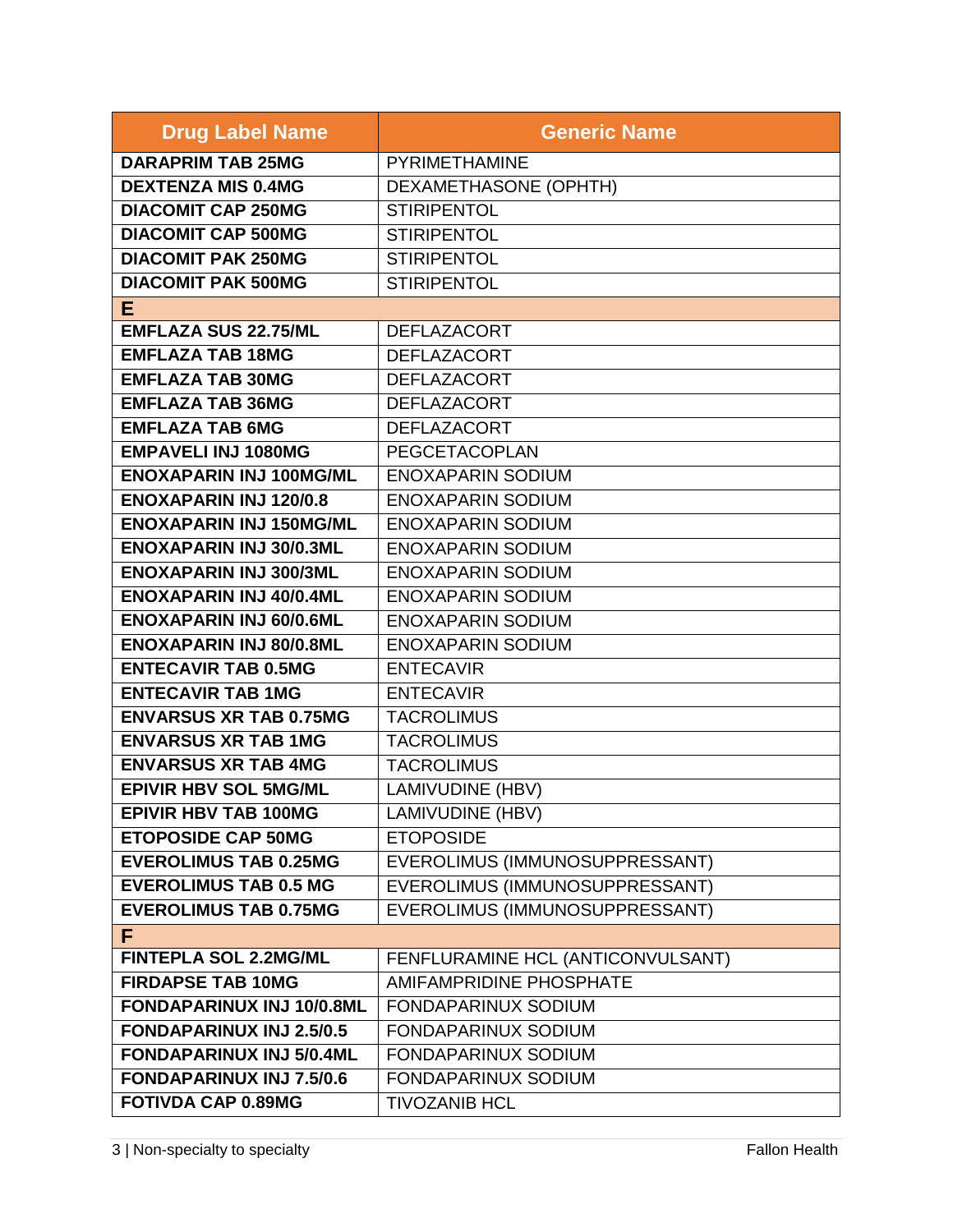| <b>Drug Label Name</b>       | <b>Generic Name</b>                              |
|------------------------------|--------------------------------------------------|
| <b>FOTIVDA CAP 1.34MG</b>    | <b>TIVOZANIB HCL</b>                             |
| FRAGMIN INJ 10000/ML         | <b>DALTEPARIN SODIUM</b>                         |
| <b>FRAGMIN INJ 12500UNT</b>  | <b>DALTEPARIN SODIUM</b>                         |
| FRAGMIN INJ 15000UNT         | <b>DALTEPARIN SODIUM</b>                         |
| FRAGMIN INJ 18000UNT         | <b>DALTEPARIN SODIUM</b>                         |
| <b>FRAGMIN INJ 2500/0.2</b>  | <b>DALTEPARIN SODIUM</b>                         |
| <b>FRAGMIN INJ 5000/0.2</b>  | <b>DALTEPARIN SODIUM</b>                         |
| <b>FRAGMIN INJ 7500/0.3</b>  | <b>DALTEPARIN SODIUM</b>                         |
| FRAGMIN INJ 95000UNT         | <b>DALTEPARIN SODIUM</b>                         |
| G                            |                                                  |
| <b>GALAFOLD CAP 123MG</b>    | <b>MIGALASTAT HCL</b>                            |
| <b>GENGRAF CAP 100MG</b>     | CYCLOSPORINE MODIFIED (FOR MICROEMULSION)        |
| <b>GENGRAF CAP 25MG</b>      | CYCLOSPORINE MODIFIED (FOR MICROEMULSION)        |
| <b>GENGRAF CAP 50MG</b>      | <b>CYCLOSPORINE MODIFIED (FOR MICROEMULSION)</b> |
| <b>GENGRAF SOL 100MG/ML</b>  | CYCLOSPORINE MODIFIED (FOR MICROEMULSION)        |
| <b>GILOTRIF TAB 20MG</b>     | <b>AFATINIB DIMALEATE</b>                        |
| <b>GILOTRIF TAB 30MG</b>     | <b>AFATINIB DIMALEATE</b>                        |
| <b>GILOTRIF TAB 40MG</b>     | <b>AFATINIB DIMALEATE</b>                        |
| <b>GLEOSTINE CAP 100MG</b>   | <b>LOMUSTINE</b>                                 |
| <b>GLEOSTINE CAP 10MG</b>    | <b>LOMUSTINE</b>                                 |
| <b>GLEOSTINE CAP 40MG</b>    | <b>LOMUSTINE</b>                                 |
| н                            |                                                  |
| <b>HECORIA CAP 0.5MG</b>     | <b>TACROLIMUS</b>                                |
| <b>HECORIA CAP 1MG</b>       | <b>TACROLIMUS</b>                                |
| <b>HECORIA CAP 5MG</b>       | <b>TACROLIMUS</b>                                |
| <b>HEPSERA TAB 10MG</b>      | <b>ADEFOVIR DIPIVOXIL</b>                        |
| <b>HETLIOZ CAP 20MG</b>      | <b>TASIMELTEON</b>                               |
| <b>HETLIOZ LQ SUS 4MG/ML</b> | <b>TASIMELTEON</b>                               |
| н                            |                                                  |
| <b>ICLUSIG TAB 10MG</b>      | PONATINIB HCL                                    |
| <b>ICLUSIG TAB 15MG</b>      | PONATINIB HCL                                    |
| <b>ICLUSIG TAB 30MG</b>      | PONATINIB HCL                                    |
| <b>ICLUSIG TAB 45MG</b>      | PONATINIB HCL                                    |
| <b>IMBRUVICA CAP 140MG</b>   | <b>IBRUTINIB</b>                                 |
| <b>IMBRUVICA CAP 70MG</b>    | <b>IBRUTINIB</b>                                 |
| <b>IMBRUVICA TAB 140MG</b>   | <b>IBRUTINIB</b>                                 |
| <b>IMBRUVICA TAB 280MG</b>   | <b>IBRUTINIB</b>                                 |
| <b>IMBRUVICA TAB 420MG</b>   | <b>IBRUTINIB</b>                                 |
| <b>IMBRUVICA TAB 560MG</b>   | <b>IBRUTINIB</b>                                 |
| <b>IMCIVREE INJ 10MG/ML</b>  | SETMELANOTIDE ACETATE                            |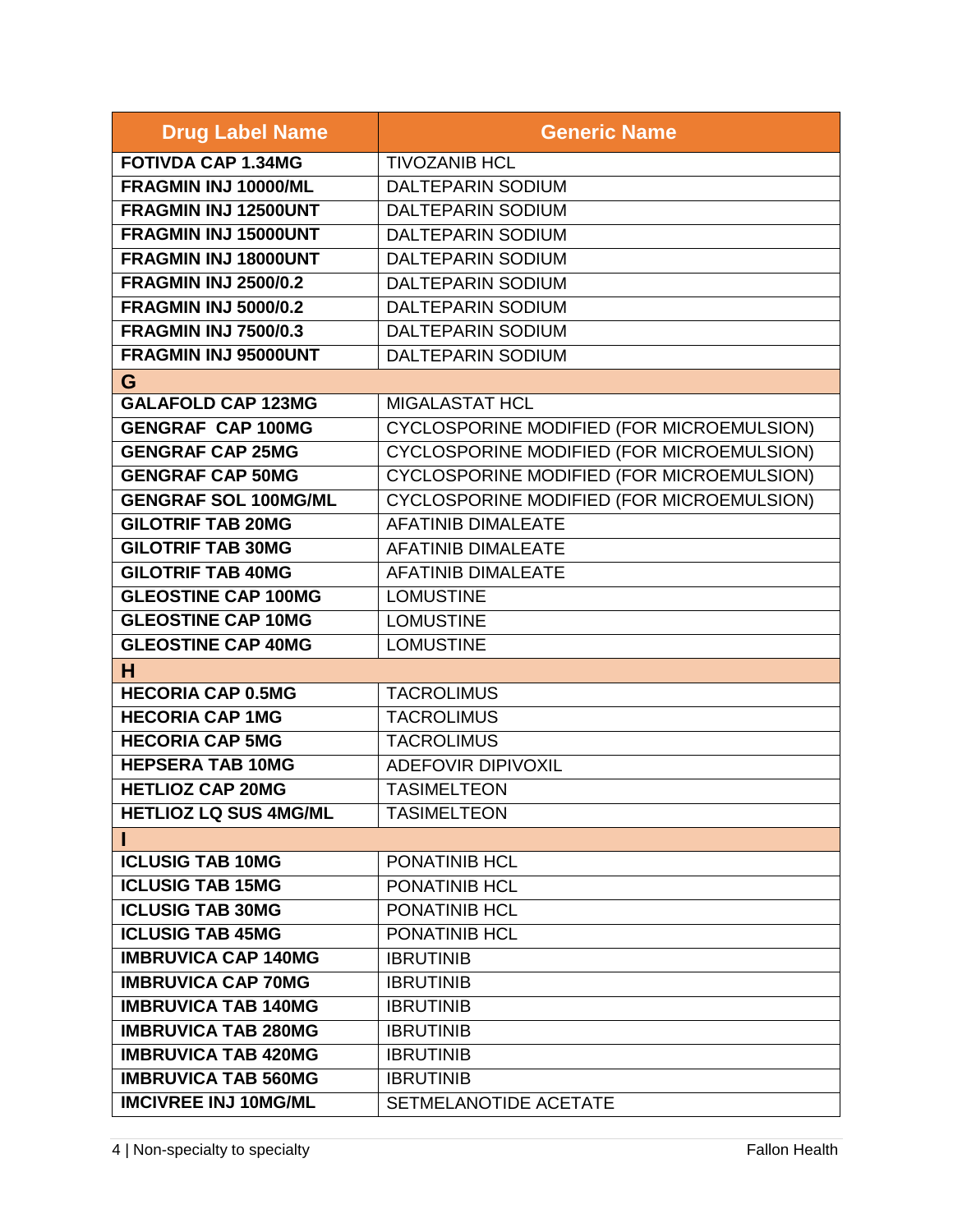| <b>Drug Label Name</b>      | <b>Generic Name</b>           |
|-----------------------------|-------------------------------|
| <b>INBRIJA CAP 42MG</b>     | <b>LEVODOPA</b>               |
| <b>ISTURISA TAB 10MG</b>    | OSILODROSTAT PHOSPHATE        |
| <b>ISTURISA TAB 1MG</b>     | OSILODROSTAT PHOSPHATE        |
| <b>ISTURISA TAB 5MG</b>     | <b>OSILODROSTAT PHOSPHATE</b> |
| J                           |                               |
| <b>JUXTAPID CAP 10MG</b>    | <b>LOMITAPIDE MESYLATE</b>    |
| <b>JUXTAPID CAP 20MG</b>    | <b>LOMITAPIDE MESYLATE</b>    |
| <b>JUXTAPID CAP 30MG</b>    | <b>LOMITAPIDE MESYLATE</b>    |
| <b>JUXTAPID CAP 5MG</b>     | <b>LOMITAPIDE MESYLATE</b>    |
| JYNARQUE PAK 30-15MG        | <b>TOLVAPTAN</b>              |
| JYNARQUE PAK 45-15MG        | <b>TOLVAPTAN</b>              |
| JYNARQUE PAK 60-30MG        | <b>TOLVAPTAN</b>              |
| JYNARQUE PAK 90-30MG        | <b>TOLVAPTAN</b>              |
| <b>JYNARQUE TAB 15MG</b>    | <b>TOLVAPTAN</b>              |
| K                           |                               |
| <b>KALYDECO PAK 25MG</b>    | <b>IVACAFTOR</b>              |
| <b>KALYDECO PAK 50MG</b>    | <b>IVACAFTOR</b>              |
| <b>KALYDECO PAK 75MG</b>    | <b>IVACAFTOR</b>              |
| <b>KEVEYIS TAB 50MG</b>     | <b>DICHLORPHENAMIDE</b>       |
| <b>KINERET INJ</b>          | <b>ANAKINRA</b>               |
| <b>KORLYM TAB 300MG</b>     | MIFEPRISTONE (HYPERGLYCEMIA)  |
| <b>KOSELUGO CAP 10MG</b>    | <b>SELUMETINIB SULFATE</b>    |
| <b>KOSELUGO CAP 25MG</b>    | <b>SELUMETINIB SULFATE</b>    |
| L                           |                               |
| <b>LAMIVUDINE TAB 100MG</b> | LAMIVUDINE (HBV)              |
| <b>LOMUSTINE CAP 100MG</b>  | <b>LOMUSTINE</b>              |
| <b>LOMUSTINE CAP 10MG</b>   | <b>LOMUSTINE</b>              |
| <b>LOMUSTINE CAP 40MG</b>   | <b>LOMUSTINE</b>              |
| <b>LOVENOX INJ 100MG/ML</b> | <b>ENOXAPARIN SODIUM</b>      |
| <b>LOVENOX INJ 120/0.8</b>  | <b>ENOXAPARIN SODIUM</b>      |
| <b>LOVENOX INJ 150MG/ML</b> | <b>ENOXAPARIN SODIUM</b>      |
| LOVENOX INJ 30/0.3ML        | <b>ENOXAPARIN SODIUM</b>      |
| <b>LOVENOX INJ 300/3ML</b>  | <b>ENOXAPARIN SODIUM</b>      |
| <b>LOVENOX INJ 40/0.4ML</b> | <b>ENOXAPARIN SODIUM</b>      |
| <b>LOVENOX INJ 60/0.6ML</b> | <b>ENOXAPARIN SODIUM</b>      |
| <b>LOVENOX INJ 80/0.8ML</b> | <b>ENOXAPARIN SODIUM</b>      |
| <b>LUPKYNIS CAP 7.9MG</b>   | <b>VOCLOSPORIN</b>            |
| M                           |                               |
| <b>MATULANE CAP 50MG</b>    | PROCARBAZINE HCL              |
| <b>MELPHALAN TAB 2MG</b>    | <b>MELPHALAN</b>              |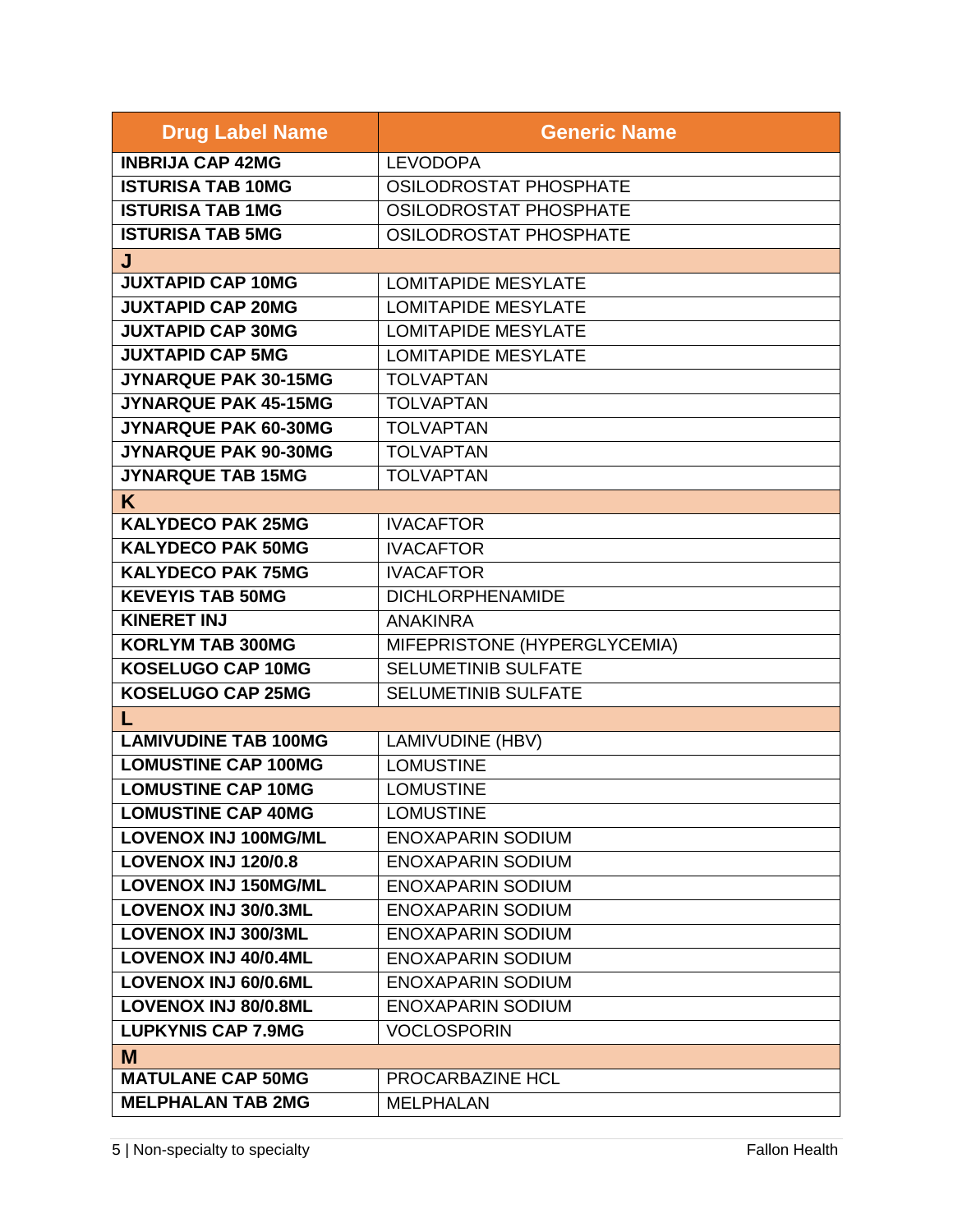| <b>Drug Label Name</b>                     | <b>Generic Name</b>                               |
|--------------------------------------------|---------------------------------------------------|
| <b>MESNEX TAB 400MG</b>                    | <b>MESNA</b>                                      |
| <b>MIRCERA INJ 100MCG</b>                  | METHOXY POLYETHYLENE GLYCOL-EPOETIN BETA          |
| <b>MIRCERA INJ 200MCG</b>                  | METHOXY POLYETHYLENE GLYCOL-EPOETIN BETA          |
| <b>MIRCERA INJ 30MCG</b>                   | METHOXY POLYETHYLENE GLYCOL-EPOETIN BETA          |
| <b>MIRCERA INJ 50MCG</b>                   | METHOXY POLYETHYLENE GLYCOL-EPOETIN BETA          |
| <b>MIRCERA INJ 75MCG</b>                   | METHOXY POLYETHYLENE GLYCOL-EPOETIN BETA          |
| <b>MYALEPT INJ 11.3MG</b>                  | <b>METRELEPTIN</b>                                |
| <b>MYCOPHENOLAT CAP 250MG</b>              | <b>MYCOPHENOLATE MOFETIL</b>                      |
| <b>MYCOPHENOLAT SUS</b><br><b>200MG/ML</b> | MYCOPHENOLATE MOFETIL                             |
| <b>MYCOPHENOLAT TAB 500MG</b>              | MYCOPHENOLATE MOFETIL                             |
| <b>MYCOPHENOLIC TAB 180MG</b><br><b>DR</b> | MYCOPHENOLATE SODIUM                              |
| <b>MYCOPHENOLIC TAB 360MG</b><br>DR        | MYCOPHENOLATE SODIUM                              |
| <b>MYFORTIC TAB 180MG</b>                  | MYCOPHENOLATE SODIUM                              |
| <b>MYFORTIC TAB 360MG</b>                  | <b>MYCOPHENOLATE SODIUM</b>                       |
| N                                          |                                                   |
| <b>NEORAL CAP 100MG</b>                    | CYCLOSPORINE MODIFIED (FOR MICROEMULSION)         |
| <b>NEORAL CAP 25MG</b>                     | CYCLOSPORINE MODIFIED (FOR MICROEMULSION)         |
| <b>NEORAL SOL 100MG/ML</b>                 | CYCLOSPORINE MODIFIED (FOR MICROEMULSION)         |
| <b>NILANDRON TAB 150MG</b>                 | <b>NILUTAMIDE</b>                                 |
| <b>NILUTAMIDE TAB 150MG</b>                | <b>NILUTAMIDE</b>                                 |
| <b>NITYR TAB 10MG</b>                      | <b>NITISINONE</b>                                 |
| <b>NITYR TAB 2MG</b>                       | <b>NITISINONE</b>                                 |
| <b>NITYR TAB 5MG</b>                       | <b>NITISINONE</b>                                 |
| $\mathbf O$                                |                                                   |
| <b>ORFADIN CAP 20MG</b>                    | <b>NITISINONE</b>                                 |
| <b>ORFADIN SUS 4MG/ML</b>                  | <b>NITISINONE</b>                                 |
| ORGOVYX TAB 120MG                          | <b>RELUGOLIX</b>                                  |
| ORKAMBI GRA 100-125                        | LUMACAFTOR-IVACAFTOR                              |
| ORKAMBI GRA 150-188                        | LUMACAFTOR-IVACAFTOR                              |
| ORKAMBI TAB 100-125                        | LUMACAFTOR-IVACAFTOR                              |
| ORKAMBI TAB 200-125                        | LUMACAFTOR-IVACAFTOR                              |
| <b>ORLADEYO CAP 110MG</b>                  | <b>BEROTRALSTAT HCL</b>                           |
| <b>ORLADEYO CAP 150MG</b>                  | <b>BEROTRALSTAT HCL</b>                           |
| P                                          |                                                   |
| <b>PALFORZIA CAP ESCALAT</b>               | PEANUT (ARACHIS HYPOGAEA) ALLERGEN<br>POWDER-DNFP |
| <b>PALFORZIA CAP LEVEL 1</b>               | PEANUT (ARACHIS HYPOGAEA) ALLERGEN<br>POWDER-DNFP |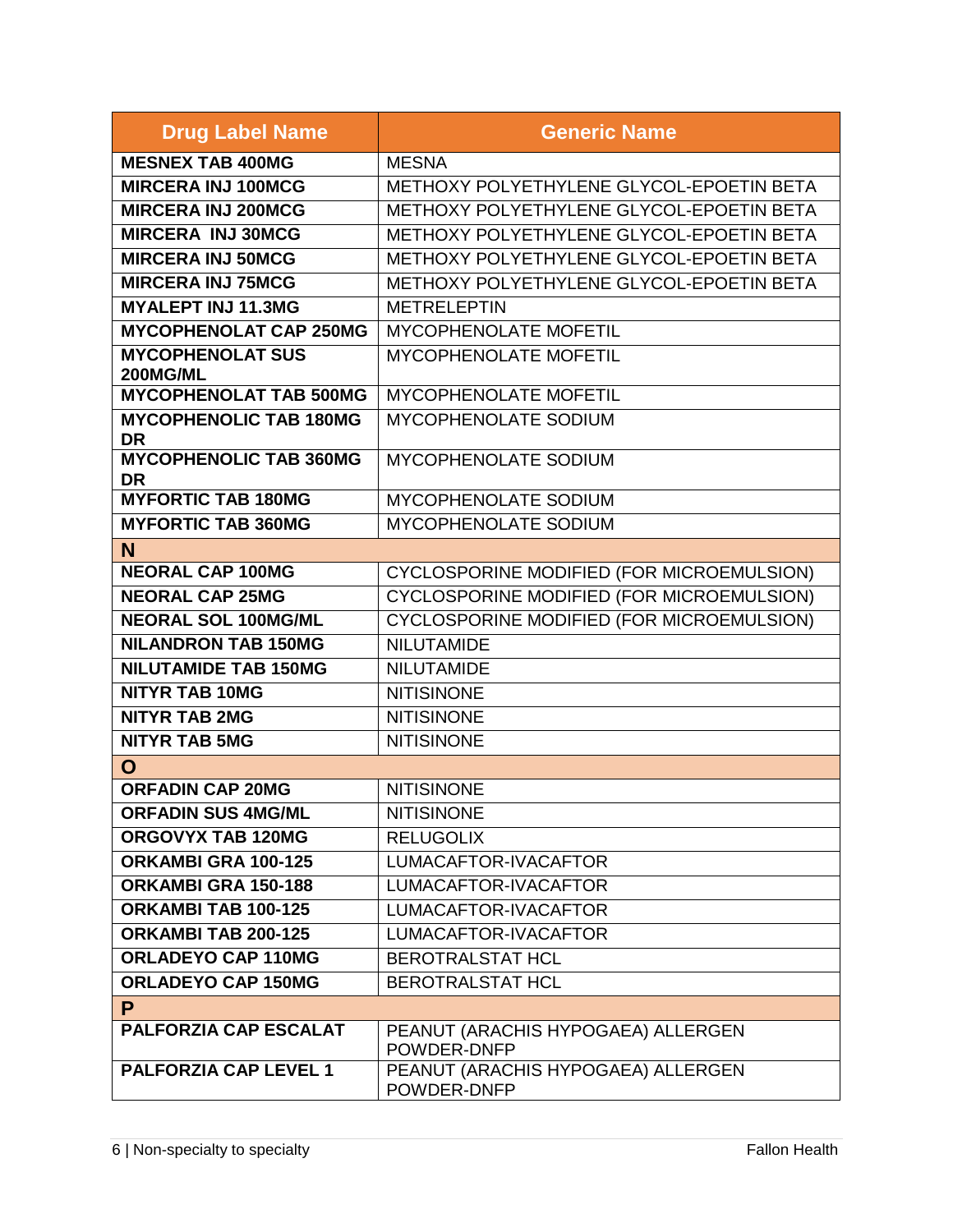| <b>Drug Label Name</b>        | <b>Generic Name</b>                               |
|-------------------------------|---------------------------------------------------|
| <b>PALFORZIA CAP LEVEL 10</b> | PEANUT (ARACHIS HYPOGAEA) ALLERGEN<br>POWDER-DNFP |
| <b>PALFORZIA CAP LEVEL 2</b>  | PEANUT (ARACHIS HYPOGAEA) ALLERGEN<br>POWDER-DNFP |
| <b>PALFORZIA CAP LEVEL 3</b>  | PEANUT (ARACHIS HYPOGAEA) ALLERGEN<br>POWDER-DNFP |
| <b>PALFORZIA CAP LEVEL 4</b>  | PEANUT (ARACHIS HYPOGAEA) ALLERGEN<br>POWDER-DNFP |
| <b>PALFORZIA CAP LEVEL 5</b>  | PEANUT (ARACHIS HYPOGAEA) ALLERGEN<br>POWDER-DNFP |
| <b>PALFORZIA CAP LEVEL 6</b>  | PEANUT (ARACHIS HYPOGAEA) ALLERGEN<br>POWDER-DNFP |
| <b>PALFORZIA CAP LEVEL 7</b>  | PEANUT (ARACHIS HYPOGAEA) ALLERGEN<br>POWDER-DNFP |
| <b>PALFORZIA CAP LEVEL 8</b>  | PEANUT (ARACHIS HYPOGAEA) ALLERGEN<br>POWDER-DNFP |
| <b>PALFORZIA CAP LEVEL 9</b>  | PEANUT (ARACHIS HYPOGAEA) ALLERGEN<br>POWDER-DNFP |
| <b>PALFORZIA POW LEVEL 11</b> | PEANUT (ARACHIS HYPOGAEA) ALLERGEN<br>POWDER-DNFP |
| <b>PEMAZYRE TAB 13.5MG</b>    | <b>PEMIGATINIB</b>                                |
| <b>PEMAZYRE TAB 4.5MG</b>     | <b>PEMIGATINIB</b>                                |
| <b>PEMAZYRE TAB 9MG</b>       | <b>PEMIGATINIB</b>                                |
| <b>PREVYMIS TAB 240MG</b>     | <b>LETERMOVIR</b>                                 |
| <b>PREVYMIS TAB 480MG</b>     | <b>LETERMOVIR</b>                                 |
| <b>PROCYSBI CAP 25MG</b>      | <b>CYSTEAMINE BITARTRATE</b>                      |
| <b>PROCYSBI CAP 75MG</b>      | <b>CYSTEAMINE BITARTRATE</b>                      |
| <b>PROCYSBI GRA 300MG</b>     | <b>CYSTEAMINE BITARTRATE</b>                      |
| <b>PROCYSBI GRA 75MG</b>      | <b>CYSTEAMINE BITARTRATE</b>                      |
| <b>PROGRAF CAP 0.5MG</b>      | <b>TACROLIMUS</b>                                 |
| <b>PROGRAF CAP 1MG</b>        | <b>TACROLIMUS</b>                                 |
| <b>PROGRAF CAP 5MG</b>        | <b>TACROLIMUS</b>                                 |
| <b>PROGRAF GRA 0.2MG</b>      | <b>TACROLIMUS</b>                                 |
| <b>PROGRAF GRA 1MG</b>        | <b>TACROLIMUS</b>                                 |
| <b>PYRIMETHAMIN TAB 25MG</b>  | <b>PYRIMETHAMINE</b>                              |
| Q                             |                                                   |
| <b>QINLOCK TAB 50MG</b>       | <b>RIPRETINIB</b>                                 |
| R.                            |                                                   |
| <b>RAPAMUNE SOL 1MG/ML</b>    | <b>SIROLIMUS</b>                                  |
| <b>RAPAMUNE TAB 0.5MG</b>     | <b>SIROLIMUS</b>                                  |
| <b>RAPAMUNE TAB 1MG</b>       | <b>SIROLIMUS</b>                                  |
| <b>RAPAMUNE TAB 2MG</b>       | <b>SIROLIMUS</b>                                  |
| <b>REVCOVI INJ 1.6MG/ML</b>   | ELAPEGADEMASE-LVLR                                |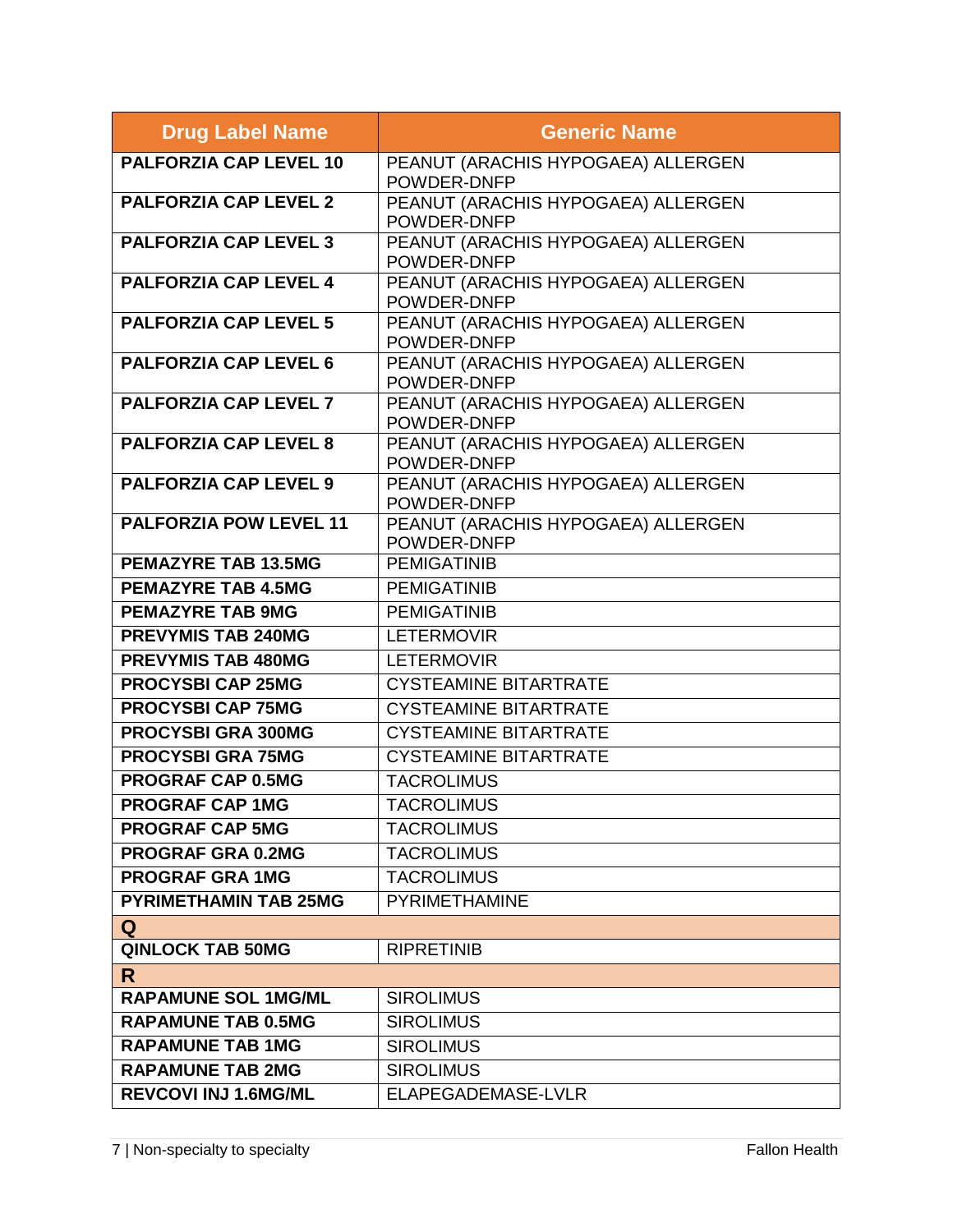| <b>Drug Label Name</b>         | <b>Generic Name</b>                       |
|--------------------------------|-------------------------------------------|
| <b>REZUROCK TAB 200MG</b>      | <b>BELUMOSUDIL MESYLATE</b>               |
| <b>RIDAURA CAP 3MG</b>         | <b>AURANOFIN</b>                          |
| <b>RUZURGI TAB 10MG</b>        | <b>AMIFAMPRIDINE</b>                      |
| S                              |                                           |
| <b>SANDIMMUNE CAP 100MG</b>    | <b>CYCLOSPORINE</b>                       |
| <b>SANDIMMUNE CAP 25MG</b>     | <b>CYCLOSPORINE</b>                       |
| <b>SANDIMMUNE SOL 100MG/ML</b> | <b>CYCLOSPORINE</b>                       |
| <b>SANGCYA SOL 100MG/ML</b>    | CYCLOSPORINE MODIFIED (FOR MICROEMULSION) |
| SIGNIFOR INJ 0.3MG/ML          | PASIREOTIDE DIASPARTATE                   |
| SIGNIFOR INJ 0.6MG/ML          | PASIREOTIDE DIASPARTATE                   |
| SIGNIFOR INJ 0.9MG/ML          | PASIREOTIDE DIASPARTATE                   |
| <b>SIROLIMUS SOL 1MG/ML</b>    | <b>SIROLIMUS</b>                          |
| <b>SIROLIMUS TAB 0.5MG</b>     | <b>SIROLIMUS</b>                          |
| <b>SIROLIMUS TAB 1MG</b>       | <b>SIROLIMUS</b>                          |
| <b>SIROLIMUS TAB 2MG</b>       | <b>SIROLIMUS</b>                          |
| STRENSIQ INJ 18/0.45           | <b>ASFOTASE ALFA</b>                      |
| STRENSIQ INJ 28/0.7ML          | <b>ASFOTASE ALFA</b>                      |
| <b>STRENSIQ INJ 40MG/ML</b>    | <b>ASFOTASE ALFA</b>                      |
| STRENSIQ INJ 80/0.8ML          | <b>ASFOTASE ALFA</b>                      |
| <b>SUCRAID SOL 8500/ML</b>     | <b>SACROSIDASE</b>                        |
| SYMDEKO TAB 100-150            | TEZACAFTOR-IVACAFTOR                      |
| <b>SYMDEKO TAB 50-75MG</b>     | <b>TEZACAFTOR-IVACAFTOR</b>               |
| т                              |                                           |
| <b>TABLOID TAB 40MG</b>        | <b>THIOGUANINE</b>                        |
| <b>TACROLIMUS CAP 0.5MG</b>    | <b>TACROLIMUS</b>                         |
| <b>TACROLIMUS CAP 1MG</b>      | <b>TACROLIMUS</b>                         |
| <b>TACROLIMUS CAP 5MG</b>      | <b>TACROLIMUS</b>                         |
| <b>TAVALISSE TAB 100MG</b>     | <b>FOSTAMATINIB DISODIUM</b>              |
| <b>TAVALISSE TAB 150MG</b>     | <b>FOSTAMATINIB DISODIUM</b>              |
| <b>TAZVERIK TAB 200MG</b>      | <b>TAZEMETOSTAT HBR</b>                   |
| <b>TEGSEDI INJ 284/1.5</b>     | <b>INOTERSEN SODIUM</b>                   |
| <b>TEPMETKO TAB 225MG</b>      | <b>TEPOTINIB HCL</b>                      |
| <b>THIOGUANINE TAB 40MG</b>    | <b>THIOGUANINE</b>                        |
| <b>THIOLA EC TAB 100MG</b>     | <b>TIOPRONIN</b>                          |
| <b>THIOLA EC TAB 300MG</b>     | <b>TIOPRONIN</b>                          |
| <b>TIBSOVO TAB 250MG</b>       | <b>IVOSIDENIB</b>                         |
| <b>TIGLUTIK SUS 50/10ML</b>    | <b>RILUZOLE</b>                           |
| <b>TRETINOIN CAP 10MG</b>      | TRETINOIN (CHEMOTHERAPY)                  |
| <b>TRIKAFTA TAB</b>            | ELEXACAFTOR-TEZACAFTOR-IVACAFTOR          |
| <b>TRUSELTIQ CAP 100MG</b>     | <b>INFIGRATINIB PHOSPHATE</b>             |